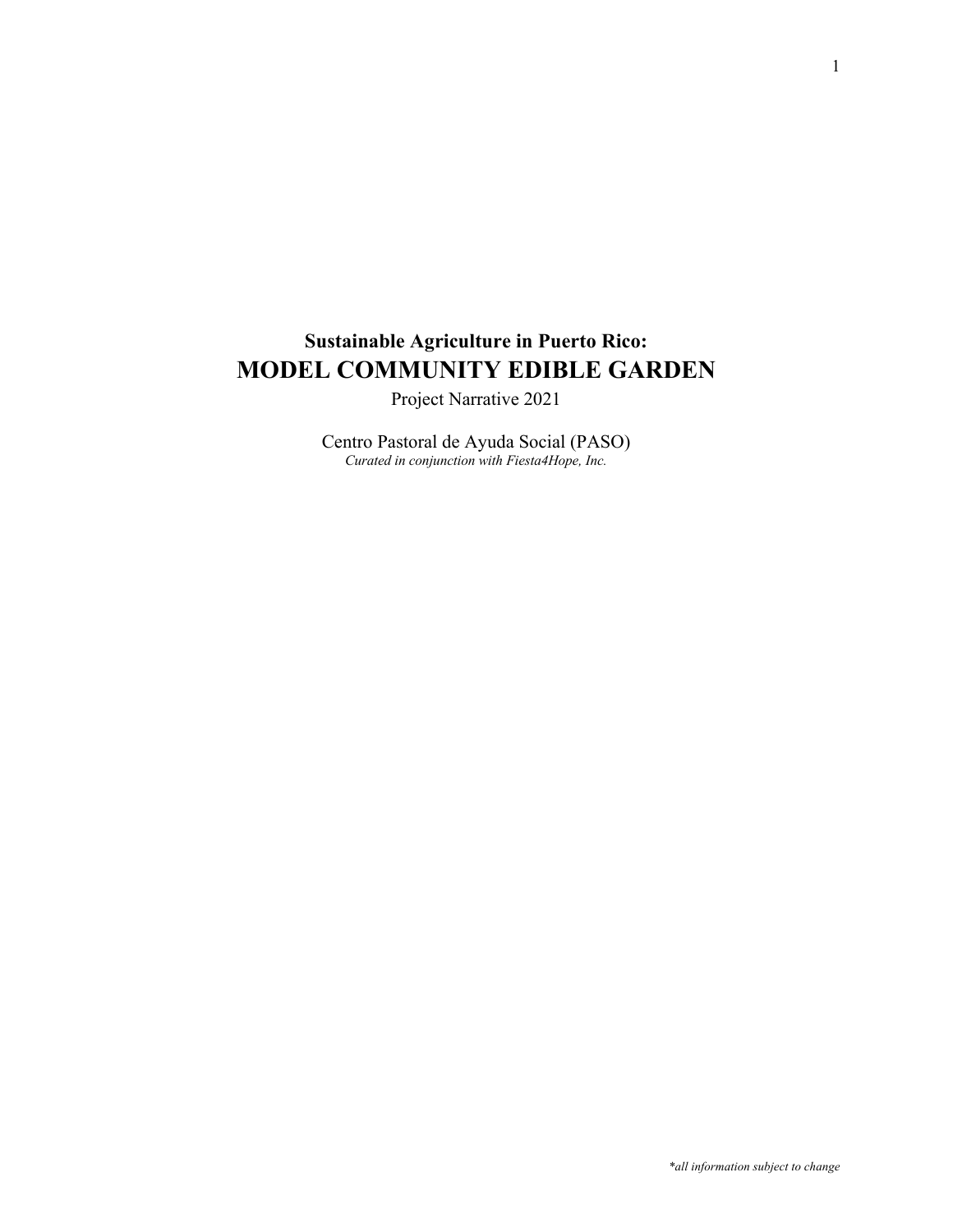## **I. Introduction and Relationship to Program Objectives**

Centro PASO is seeking funding for the construction of a Model Community Edible Garden: a project that will transform the premises of Centro PASO into an agricultural space for the enhanced education of sustainable farming, as well as a mechanism to sustainably combat local food insecurity. The Model Garden is the first part of a multi-phase Sustainable Agriculture initiative. The garden will be open to the community as a space for inspiration and education towards increasing family economic and food self-sufficiency. The Model Community Edible Garden is part of Centro PASO's broader goal to increase local access to fresh food and inspire youth to revitalize the island's agricultural sector through agro-related businesses. In the longterm, Centro PASO's garden will become the source of both extensive agricultural training programs as well as fresh produce to be sold to the community on a weekly basis and used in the community kitchen.

The Model Garden entails the following:

- Compost Spaces
- Gardening Beds and Planters
- Work benches
- Plants and Seeds (Aromatic, Medicinal, and Edible)
- A Climate Protected Roof Structure
- Vertical Seeding Model
- Hydroponic Cultivation Model
- Siembra del Sofrito Model
- Two Model Irrigation Systems
- A space for planting using recyclable materials

Centro PASO, located in Aibonito, Puerto Rico, provides need-based services to the Aiboniteña community. PASO was founded in 2016, influenced by a study on the needs of the Aiboniteña people that was carried out in 2012. The survey was administered to an average of 400 families, to identify the real needs of the community. Information from the US Census Bureau was used for the sample. In addition to this, discussions were held with different sectors such as social workers, professional counselors, and civic and religious leaders to learn about their different points of view. The results of the study and the focus groups demonstrated that Centro PASO's projects should be directed to families. Centro PASO began offering services to the Aiboniteño community and neighboring towns with volunteers on September 12, 2016 functioning out of an abandoned school. Today, Centro PASO provides counseling, case management, emergency food and medical supplies, and a variety of educational workshops for children and adults. Centro PASO is partnered with Fiesta4Hope, a non-profit whose mission is to support vulnerable communities through the promotion of sustainability.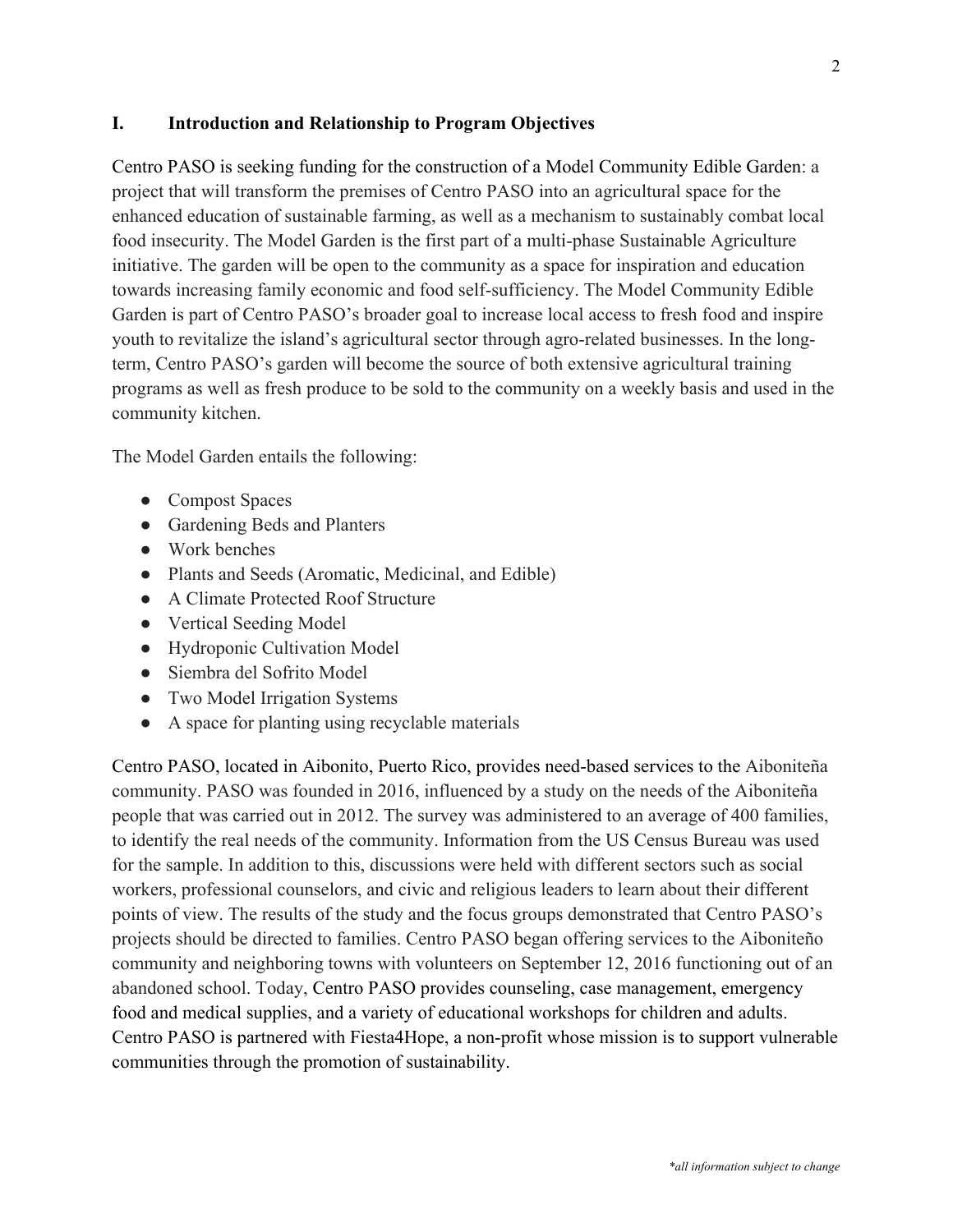One of Centro PASO's goals is to promote sustainability within their community by teaching citizens about agriculture, nutrition, farming techniques, and environmental sensitivity. The Model Garden installation will expand PASO's efforts to promote sustainable agricultural practices in their suburban community. The installation of this agricultural system will allow the Aiboniteña people to grow and harvest their own food year-round and expand PASO's efforts to create a healthier, self-sufficient community in Aibonito.

The Model Garden project will allow Centro to expand the focus on sustainable development while also meeting the nutritional needs of Aibonito's food insecure population. For Centro PASO in the community, the goals of the Model Garden installation project include developing Community Guides on sustainable agricultural practices, training community members in agricultural practices, and promoting the adoption of at-home agriculture. For Centro PASO internally, the goals of this project are to strengthen administrative and organizational skills and set a marketing network.

The Centro PASO Model Farm would serve as an example for the Aiboniteña people as a way to respond to the food insecurity that members of the community experience. By expanding the quantity of locally grown fresh produce, increasing control over crop environments, and enhancing collective understanding of sustainable agriculture, the community can become more self-sufficient. Additionally, local sustainable agriculture reduces cost and carbon emissions caused by food transportation and the use of pesticides.

# **II. Project Goals and Intended Outcomes**

Centro PASO's Sustainable Agriculture Initiative is expected to improve the quality and food capacity of the communities in the center of the island by creating a model agriculture project carried out by community volunteers and led by an agronomist from the Agricultural Extension Service. This project includes providing options for different ways of sowing according to the capacity and space for cultivation that people have, through an educational and practical process that combines theoretical, practical and subsistence skills.

## Goals and Objectives

- Offer general knowledge related to nature, agriculture, and nutrition.
- Provide an educational program to volunteer community members regarding agriculture and existing planting options for different growing spaces.
- To offer an instrument of survival and support to the family economy for times of food shortage or economic difficulties.
- Provide knowledge of planting products in Puerto Rico and the techniques for planting them, through education and practice.
- Promote school, urban, and community gardens.
- Provide practical teachings on nutrition that promote the production and consumption of healthy foods and a healthy lifestyle.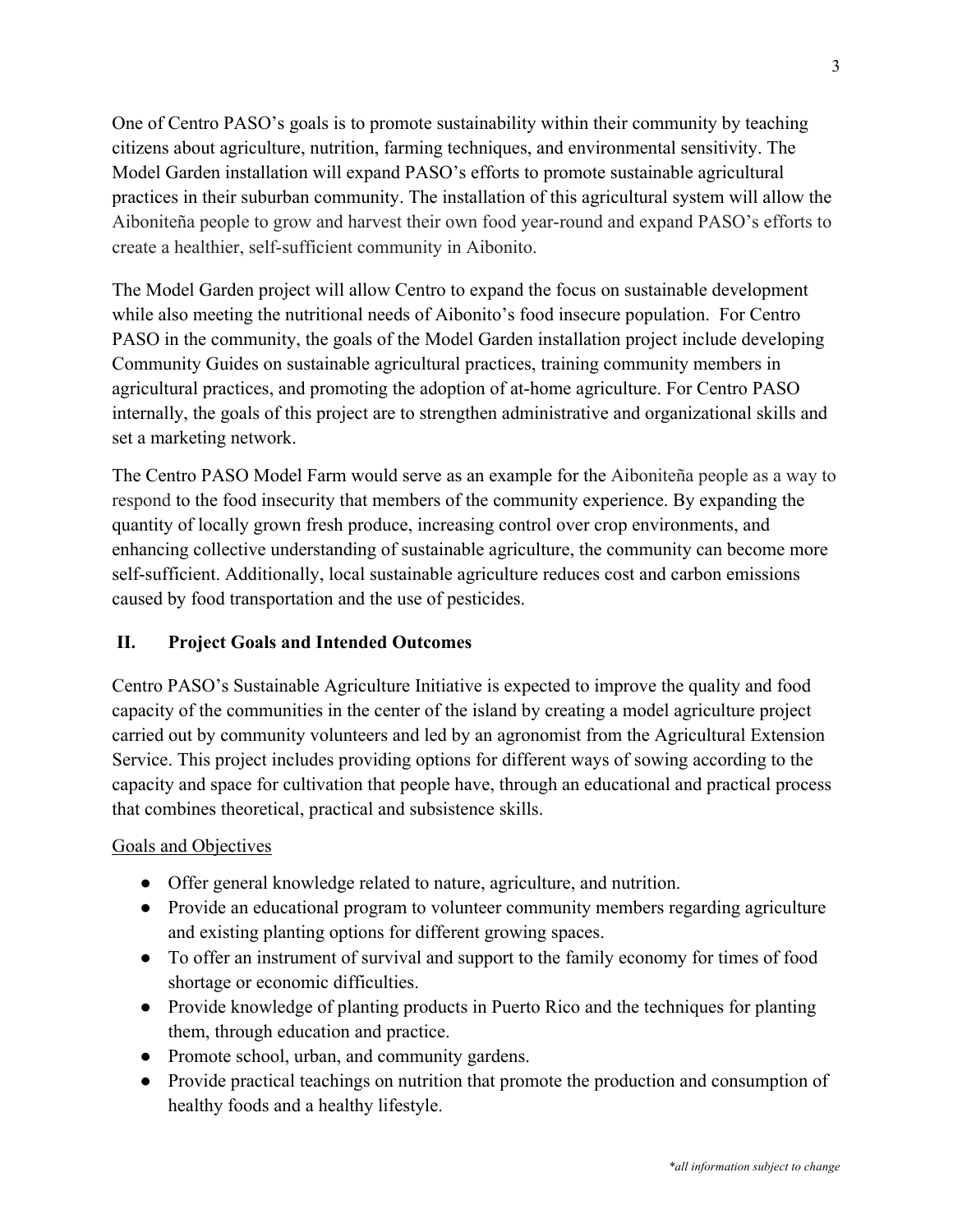- Increase the nutritional quality of the inhabitants of our community in general by guiding them to improve their diet using cultivated foods as a healthy, natural and varied food source, important for physical and mental development.
- Promote income-generating opportunities through agriculture.
- Educate on environmental sensitivity contributing to the sustainability of the planet through the inclusion of environmental and ecological training.
- Improve the urban environment and sustainability.
- Contribute to the regeneration and conservation of the environment and its resources.
- Promote entrepreneurial skills and the socio-economic development of the community.
- Increase the relationship between human beings and nature.

| <b>Name</b>                      | <b>Description</b>                                       | <b>Size</b>     | Quantity  | Cost     | <b>Total</b> |
|----------------------------------|----------------------------------------------------------|-----------------|-----------|----------|--------------|
| <b>Elevated Tables</b>           | <b>Elevated Tables</b>                                   | 4'X8"           | 016       | \$565.00 | \$9,040.00   |
| Planters                         | Planter / Acera cemento                                  | 360pc           | 001       | \$3.65   | \$1,314.00   |
| and Cement                       | 6'X60'X.25'                                              |                 |           |          |              |
| <b>Shredded Asphalt</b><br>Gate  | Shredded and Rolled Asphalt 3"<br>thick                  | 1,320pc         | $018$ mtc | \$100.0  | \$1,800.00   |
|                                  |                                                          |                 |           |          |              |
|                                  | PVC Coated Hex Wire 5'X150'                              | 5'X150'         | 001       | \$650.00 | \$650.00     |
| Hydrants**                       | PVC Pipe $\frac{3}{4}$ " sch 40 & 8 taps                 | $\frac{3}{4}$ " | 150p1     |          | \$145.00     |
| <b>Banks</b>                     | Treated Wood $18"$ X $36"$ X $24"$                       | 2"X4"           | 8         | \$65.00  | \$520.00     |
| <b>Grillo Walking</b><br>Tractor | <b>Attachments Included</b>                              |                 |           |          | \$2,500.00   |
| Dump Cart***                     | All-purpose Dump Cart 20" X 37"                          |                 | 003       | \$225.00 | \$675.00     |
|                                  |                                                          |                 |           |          |              |
| Cultivation<br>Medium            | Substrate: compost, sand, peat,<br>moss                  | mtcu            | 11.5mtc   | \$135.00 | \$1,552.00   |
| Wood Pergola                     | Wood Pergola                                             | 12'X14'         | 001       | \$42.00  | \$7,056.00   |
| <b>Basic Tools</b>               | Shovel, Pickaxe,                                         |                 | 010       | \$200.00 | 200.00       |
| Plants                           | Seedlings and Seeds                                      |                 |           | \$700.00 | \$700.00     |
| Cleaning                         | Conditioning, cleaning, debris<br>removal, land leveling | 500pc           | 002       | 385.00   | \$770.00     |

# **III. Project Costs**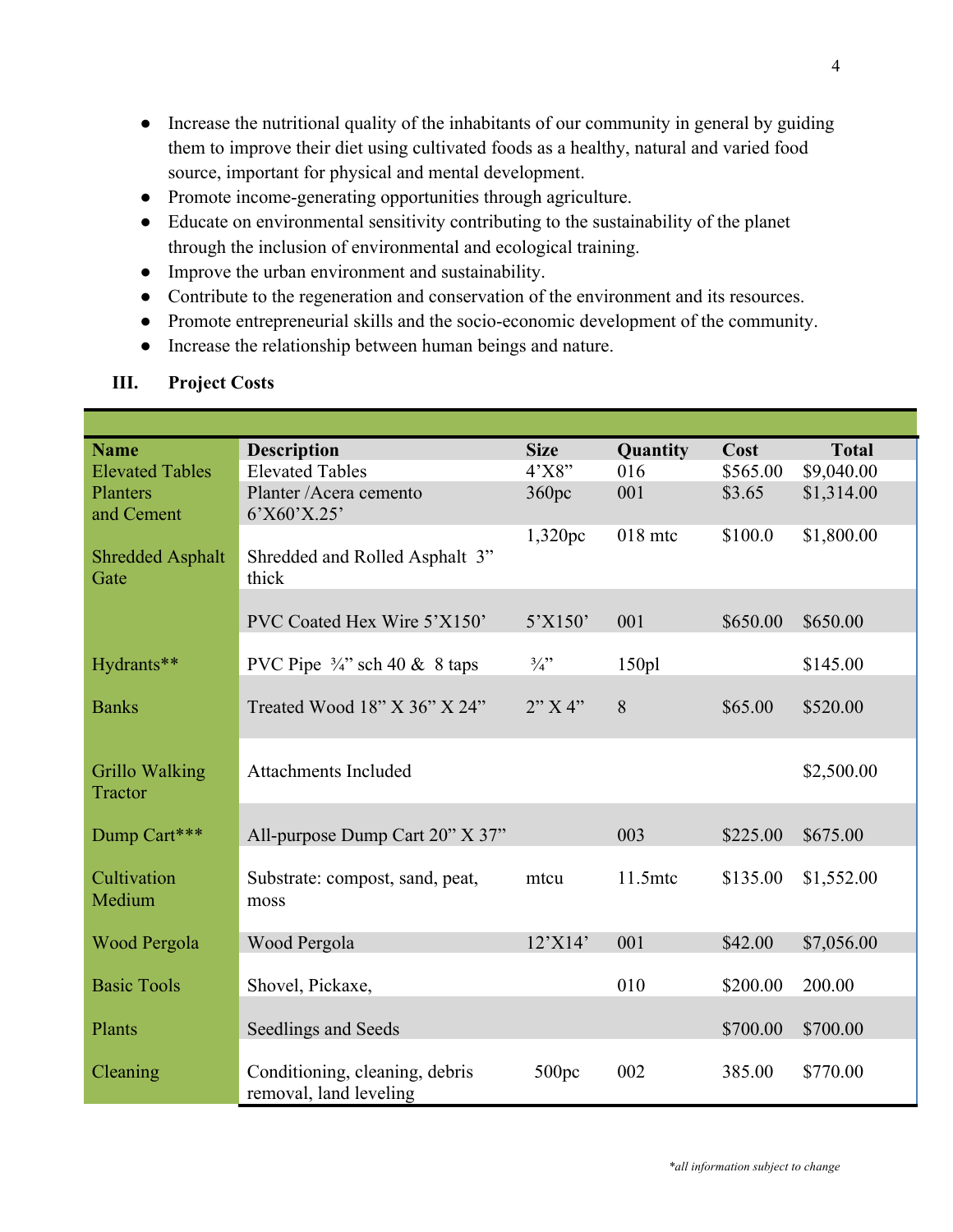| <b>Utilities</b>   | \$300.00    |
|--------------------|-------------|
| <b>Other Costs</b> | ,000.00     |
| <b>TOTAL</b>       | \$28,922.00 |

Notes:

\*Raised tables made of "Heavy Gauge" metal with a ½ "" Expanded Metal "floor base covered with" Ground Cover "and 2" X 6 "raised wood edges bolted to the metal base. See Illustration

\*\* Hydrants: hydrants will be located in the central aisle, located alternately and anchored to the bases or legs of the raised tables. ¾ "diameter PVC Sch 40 pipes will be used. Ball type taps will be installed at an angle of 45°

\*\*\* Dump Cart: trolley-type cart made of plastic, with a metal frame. It has 4 wheels for greater stability and with the capacity of manual emptying.

\*\*\*\* Pergola: built in treated wood, size 2 "X 6" with a wooden floor and roof covered with polycarbonate sheets. The final size of the pergola is 12 feet by 14 feet and at a height of ten feet. The pergola will be anchored to the ground with wooden posts installed to the cement. Impeabilizing dye will be used. Solar lamps

## **IV. Data and Context on the Needs to Be Addressed**

According to the 2016 U.S. Census, the per capita income in Aibonito is \$ 9,133 less than that of Puerto Rico (\$ 11,688) and three times less than that of the United States (\$ 29,829). The region is considered one of the poorest in the nation with 47% of its population living below the poverty level, a higher rate than Puerto Rico (45.1%), and significantly higher than the nation's 15.1% (2016 U.S. Census American Community Survey). Finally, only 15.3% of the population have a baccalaureate and 5.6% have a professional or Master's degree and the unemployment rate is 9.1%, much higher than that of the Nation of 3.9% (2016 U.S. Census American Community Survey). With high poverty and unemployment rates, many people of Aibonito are at high risk for food insecurity and malnutrition.

The difficult situations Puerto Rico has gone through have led PASO to understand the importance of agriculture on the island, mainly due to its geographic isolation. The large amount of food that needs to be imported into Puerto Rico, among other aspects, makes the population more vulnerable to food insecurity.

Agriculture was abandoned on the island when industrialization came to our country, and this was a big mistake. Now we begin to see how necessary it is to resume the production of our own food. Unfortunately, however, we have lost the ability to produce it. In response to the devastating crisis that the island experienced due to the lack of food after Hurricane Maria, the PASO Center now intends to create a model agricultural project with the participation of volunteers who have been trained in agriculture and horticulture by the Agricultural Extension Service Office.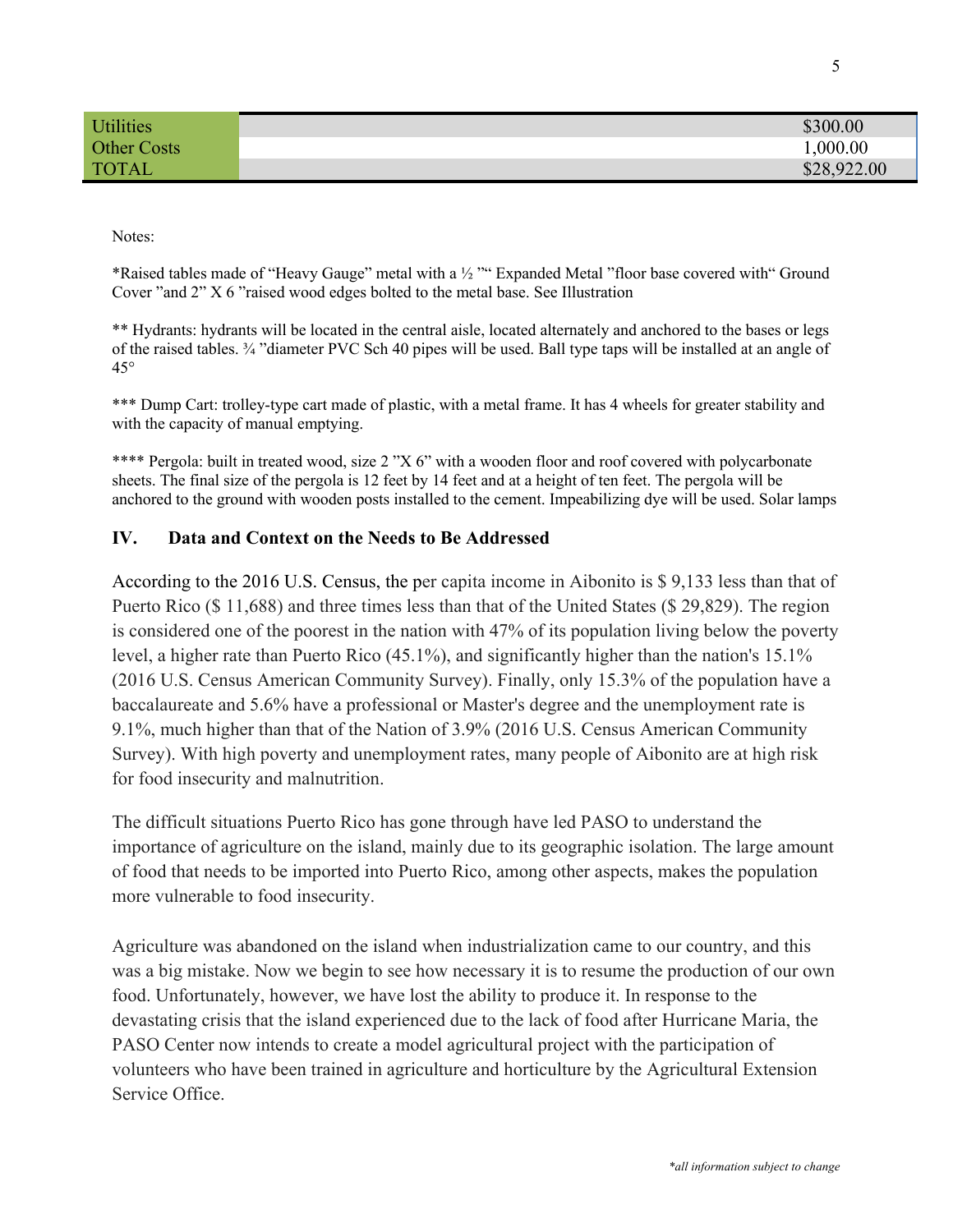In 2015, the island's median income was \$18,626. As of 2017, it slightly increased to \$19,343. However, this increase did not guarantee that locally grown products were made accessible to all. For a woman who gathers and sells the acerola plants that she grows on her patio, a dish valued between \$8 and \$10 is out of her budget. As in many parts of the world, the existence of fresh local products does not guarantee that everyone has the resources to pay for them.

A 2015 study, of which the results have now been published under the title "Module on Food Security of Puerto Rico 2015", sought to estimate 'the percentage distribution of adults, who are residents in Puerto Rico, affected by food security levels, based on the classification system developed by the Federal Department of Agriculture (USDA). One statistic showed that 9.0% of the 18 years or older population in Puerto Rico fell under the category of "very low food security."

According to the survey, food security is defined as "the permanent availability of sufficient basic food supplies to sustain the constant increase in food consumption and to compensate for fluctuations in production and prices." The fact that Puerto Rico imports a large amount of its food makes the island's habitants vulnerable to food insecurity. The concept of "food insecurity" originated at the World Food Conference, held in the 1970s, after a food crisis caused a shortage of starchy foods and an increase in prices in world markets. The report says, "this makes us realize that there are vulnerable people with limited access to food and that food security should be considered as one of the rights that individuals and families have (Committee on World Food Security, 2012)."

21.7% of people indicated that, in the last 12 months, there were instances when they had to eat less food or stop eating one of their daily meals due to a lack of money. Approximately a quarter of these (25.8%) did so almost every month. 44.3% of people with food insecurity perceived their health as fair or poor. The percentage was higher in women compared to men (47.6% and 38.7%, respectively). Recent pandemic related shutdowns and shipping delays further exacerbated geographic vulnerabilities related to fresh food access.

Among people with food insecurity, there was a higher percentage of people having some physical, mental or emotional problem that somewhat limited their activities, than there was among people with food security (28.0% versus 14.1%).

Among people with food insecurity, there were higher percentages of people with high blood pressure (43.2%) and depression (25.9%) compared to people with food security, where the percentages were 37.0% and 12.5%, respectively. People who, in the past 12 months, could not consult a doctor at any time for financial reasons, were 4.4 times more likely to belong to the group with food insecurity, than people who were able to consult a doctor at any time in the past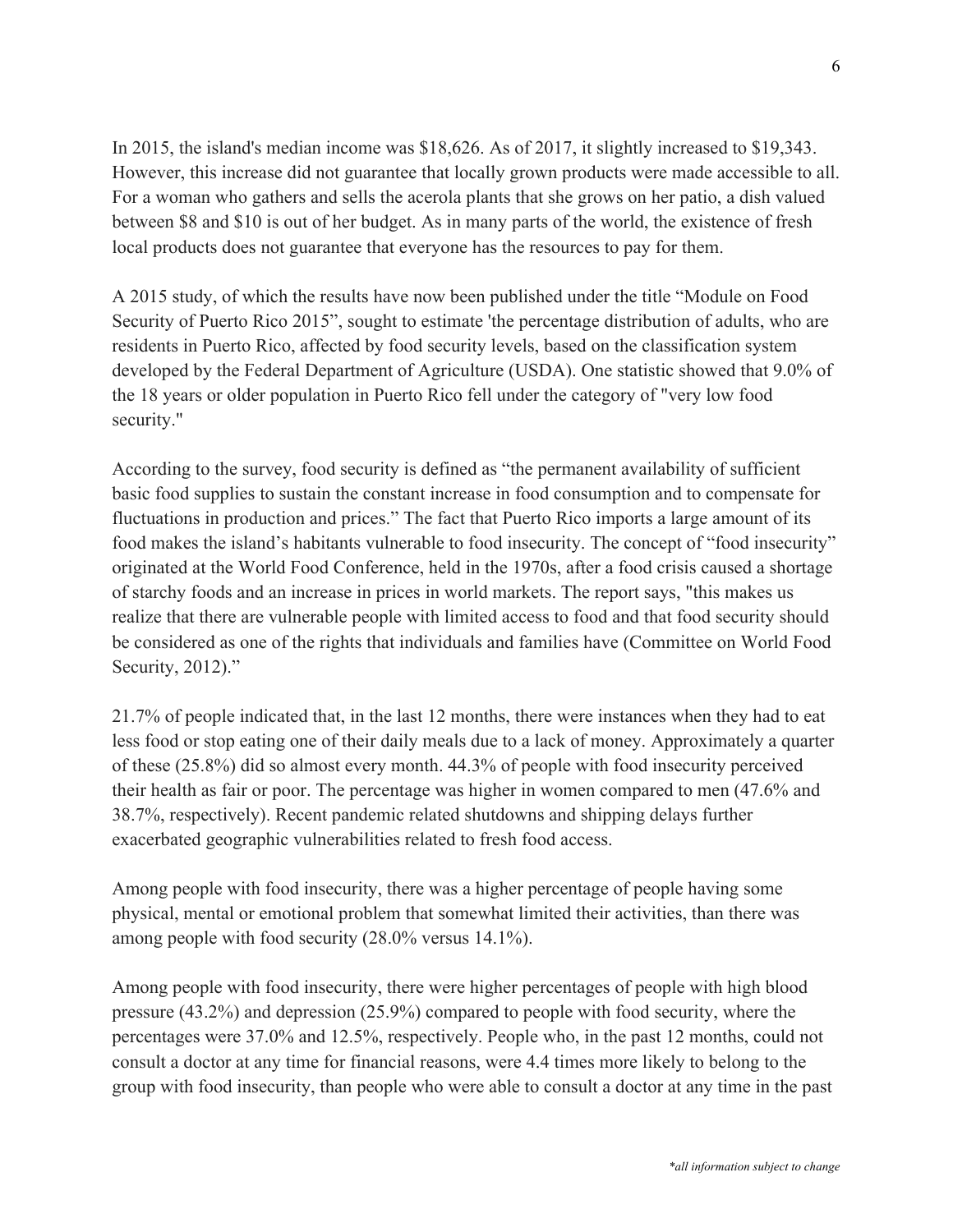12 months. People diagnosed with a depressive disorder are 2.7 times more likely to belong to the group with food insecurity than people who have not been diagnosed with a depressive disorder.

An FAO report on "The State of Food Security and Nutrition 2017", shows that the pervasiveness of undernourishment in the Caribbean, which refers to an insufficient food diet due to the digested quantities and the lack of nutrients, was 17.7 % for 2016. From the most relevant data in this study, it is estimated that 33% of the 18 or older population in Puerto Rico experienced food insecurity. "One of the most relevant results from this survey is related to poverty and its impact on food insecurity. The study concluded that people with an income of less than \$25,000 are 3.3 times more likely to belong to the group with food insecurity, than people with an income of \$25,000 or more", said Maribel Santiago, Manager of Projects at the Institute and main author of the study.

Centro PASO is located in an Opportunity Zone in the territory of Puerto Rico and the county of Aibonito with the census tracking number of 72009250400.

# **V. The Organizations and Communities Involved in the Project**

Centro PASO has an extensive network of community partners throughout the island of Puerto Rico. The Agricultural Extension Service uses Centro PASO's facilities to conduct agricultural and gardening workshops. Agronomist Neslie Laboy oversees Centro PASO's agricultural programs, will be leading the Sustainability initiatives, and recommended PASO as one of three non-profit organizations that they feel should receive grant funding for their initiatives.

In the past four years, some organizations that have collaborated with Centro Paso include:

| <b>Agricultural Extension Service</b> | The COSMMA                               |
|---------------------------------------|------------------------------------------|
| Fiesta4Hope, Inc.                     | <b>FEMA</b>                              |
| The National Guard                    | Siembra Tres Vidas (local farm)          |
| The Menonite Hospital                 | The Cooperative of San Jose and Aibonito |
| The Menonite Hospital CIMA            | The Office of Control of Puerto Rico     |
| Catholic Church of Puerto Rico        | The Office of the Elderly                |
| The Protestant Church of Puerto Rico  | The Second Cultural Center of Chicago    |
| The Government of Puerto Rico         | Congressmen Luis Gutiérrez               |
| The Administration Services of Mental | The Department of Family Office in       |
| Health and Addiction                  | Aibonito                                 |
| The Muslim Community of Puerto Rico   | Casa Pensamiento de Mujer del Centro     |
| The Popular Bank of Puerto Rico       | Alas de la Montaña                       |
| The Hispanic Association of New York  | Center for Victims of Violence           |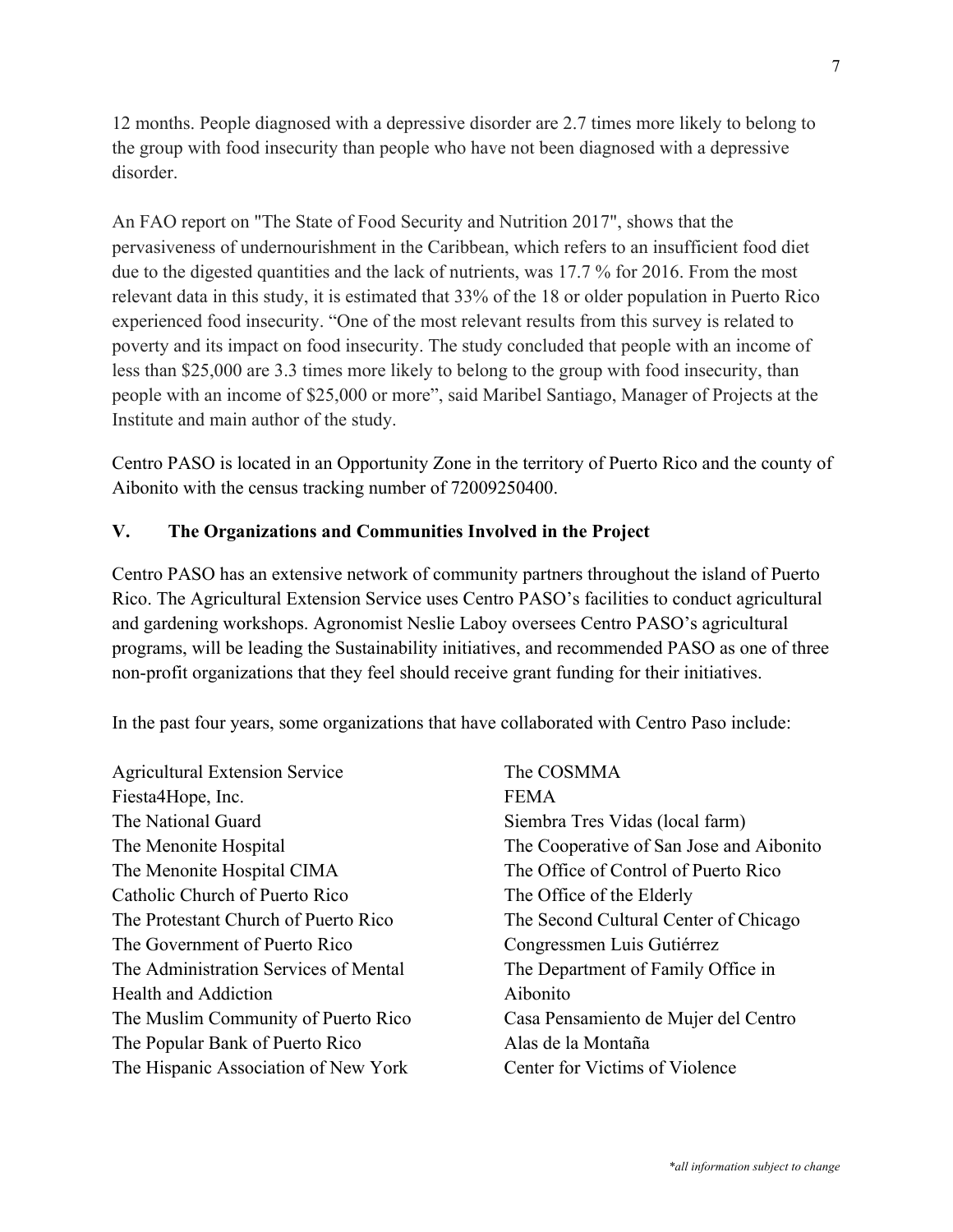Representatives from these organizations partner with PASO's educational workshops and disaster relief efforts to deliver valuable supplies and information to the most vulnerable community members.

Centro PASO is led by Director Margarita Centeno. The Board of Directors is led by President Mary Miranda, former Human Resources Manager, at the Eaton Corporation. Other board members and their experience include:

- Betty Blasinni, Talent Manager, Baxter International
- Domingo Torres Zayas, Executive Director, Mennonite Health Centers in Puerto Rico
- Rita Rivera, Director, WIC Program
- Iris Ortiz, Community Leader
- Rafael Serrano, Branch Director, Banco Popular
- Rafael Colón, Financial Director, Aibonito City Hall
- Padre José Ramón Figuera, Local Pastor
- Rosa Fernandez

Centro PASO plays a critical role in Puerto Rico in the wake of natural disasters and has been successful in distributing direct and immediate aid to its community despite lack of funding or stable resources. The following contains data regarding fiscal and capital direct relief provided by PASO to those affected by such disasters:

#### **VI. Summary of Centro PASO's services**

#### **August 2017 to June 2018**

*Post Hurricane Maria Services* 

- 1. Case Management: 2,659 Impacted Families
- 2. Community Lunches: 8,220 (Estimated value  $$3.00$  per person = \$24,660 total)
- 3. Community Dinner: 2,917 (estimated value  $$ 2.00$  per person  $=$ \$5,834.00)

#### **August 2018 to June 2019**

- 1. Case Management: 130 Impacted Families
- 2. Shopped for clothes: 63 cases
- 3. Food purchases distributed: 70
- 4. Home and / or orthopedic / prosthetic equipment: 36 cases
- 4. Family food purchases: 2,699 estimated value  $$ 425.00 = $67,475$
- 5. Individual food purchases: 592 estimated value  $$15.00 = $8,880.00$
- 6. Financial Aid: 37 families: \$3,424.4
- 5. Individual and / or Family Financial Assistance: 34 cases for a total of \$4,442.74 in aid
- 6. Number of educational workshops for children, youth and adults: 13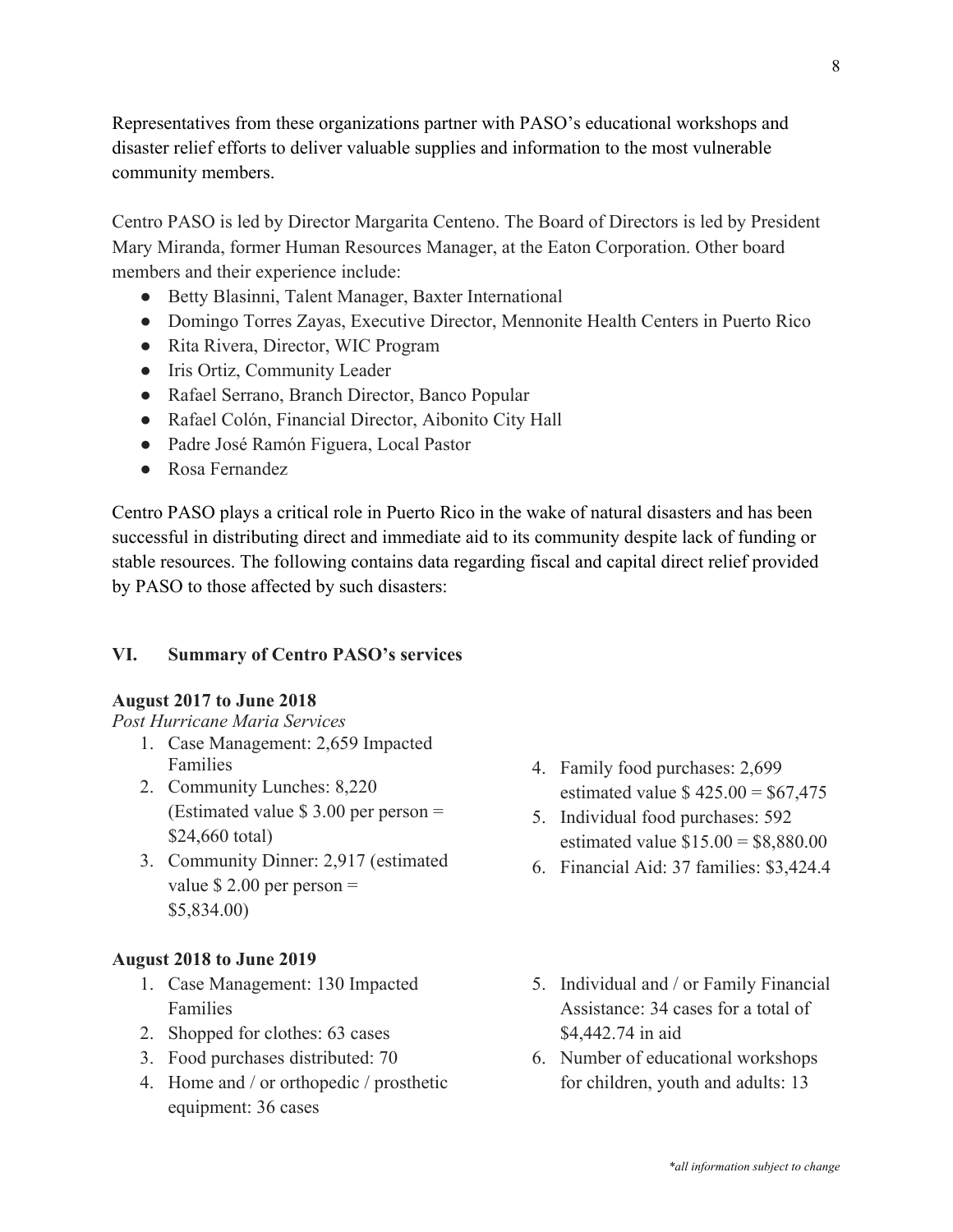#### **August 2019 to December 2019**

- 1. Case Management: 285 Impacted Families
- 2. Shop clothes: 134
- 3. Food purchases distributed: 185
- 4. Home and / or orthopedic / prosthetic equipment: 77

#### **Services offered: January 2020 Earthquakes / Earthquakes**

*Response to earthquakes that occurred in Puerto Rico*

- 1. Case Management: 65 Impacted Families
- 2. Financial Assistance: \$9 Value = \$699.77 total
- 3. Shopping: 42 cases

#### **Services offered: February 2020**

*Post-tremor Services*

- 1. Case Management: 56 Impacted Families
- 2. Financial Assistance: 13 Value = \$1,200.84 total
- 3. Shopping: 34 cases
- 4. Clothing: 43 cases
- 5. Water: 6 cases
- 6. Equipment: 13 3 water heaters, 1 walker, 1 Wheelchair, 1 table stove, 3 position bed, 2 Baby carriers, 2 Cars seats
- 4. Clothing: 31 cases
- 5. Water: 7 cases

\$4,127.60

77 adults

6. Equipment: 4 water heaters, 1 walker, 1 bedside table, 1 position bed

5. Financial Aid: 48 for a total of

6. Water boxes Families: 4 cases

7. Number of workshops for children, youth and adults = 47 children and

- 7. Legal Orientation: 50 cases
- 8. Family purchases: 1,159 cases
- 9. Equipment 15: 2 water heaters, 1 walker, 1 file 2 position bed, 2 baby car, 2 portable towel, 3 wheelchair, 1 room juice, 1 cot bed, 1 car seat
- 10. Legal Orientation: 1
- 11. Financial assistance 9 cases = \$1,035.87 total

#### **Services: March to June 2020 (Pandemic COVID 19)**

*PASO's response to the Coronavirus crisis:*

- Case Management 50 Impacted Families
- Family purchases: 1,159
- Clothing: 21 cases
- Water: 2 cases
- Equipment 15: 2 water heaters, 1 walker, 1 file 2 position bed, 2 baby

car, 2 portable towel, 3 wheelchair, 1 room juice, 1 cot bed, 1 car seat

- Legal Orientation: 1case
- $\bullet$  Financial assistance 9 cases  $=$ \$1,035.87 total